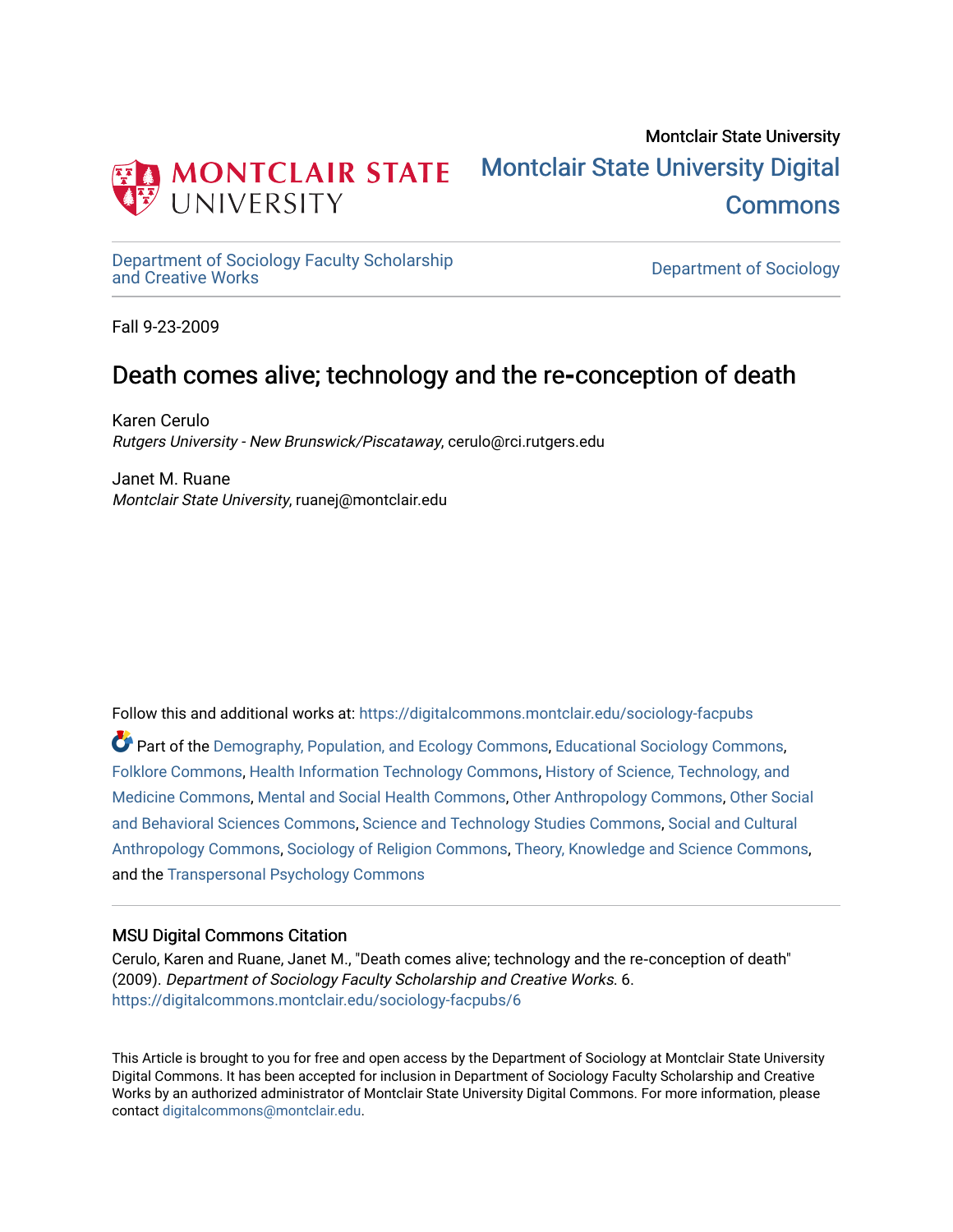See discussions, stats, and author profiles for this publication at: [https://www.researchgate.net/publication/233478725](https://www.researchgate.net/publication/233478725_Death_Comes_Alive_Technology_and_the_Reconception_of_Death?enrichId=rgreq-94d5c8a308ec0087d4c2a9d37c3bd519-XXX&enrichSource=Y292ZXJQYWdlOzIzMzQ3ODcyNTtBUzo0MDU2MTI4MzY5OTkxNjhAMTQ3MzcxNzA0NDgzMQ%3D%3D&el=1_x_2&_esc=publicationCoverPdf)

## [Death Comes Alive: Technology and the Reconception of Death](https://www.researchgate.net/publication/233478725_Death_Comes_Alive_Technology_and_the_Reconception_of_Death?enrichId=rgreq-94d5c8a308ec0087d4c2a9d37c3bd519-XXX&enrichSource=Y292ZXJQYWdlOzIzMzQ3ODcyNTtBUzo0MDU2MTI4MzY5OTkxNjhAMTQ3MzcxNzA0NDgzMQ%3D%3D&el=1_x_3&_esc=publicationCoverPdf)

**Article** in Science as Culture · January 1997 DOI: 10.1080/09505439709526477

| CITATIONS<br>17                                       |                                                                                | READS<br>67 |                                                                   |
|-------------------------------------------------------|--------------------------------------------------------------------------------|-------------|-------------------------------------------------------------------|
| 2 authors:<br><b>Karen Cerulo</b><br><b>Jan Ruane</b> |                                                                                |             |                                                                   |
|                                                       | Rutgers, The State University of New Jersey<br>64 PUBLICATIONS 2,050 CITATIONS |             | <b>Montclair State University</b><br>8 PUBLICATIONS 165 CITATIONS |
|                                                       | SEE PROFILE                                                                    |             | <b>SEE PROFILE</b>                                                |

All content following this page was uploaded by [Karen Cerulo](https://www.researchgate.net/profile/Karen_Cerulo?enrichId=rgreq-94d5c8a308ec0087d4c2a9d37c3bd519-XXX&enrichSource=Y292ZXJQYWdlOzIzMzQ3ODcyNTtBUzo0MDU2MTI4MzY5OTkxNjhAMTQ3MzcxNzA0NDgzMQ%3D%3D&el=1_x_10&_esc=publicationCoverPdf) on 12 September 2016.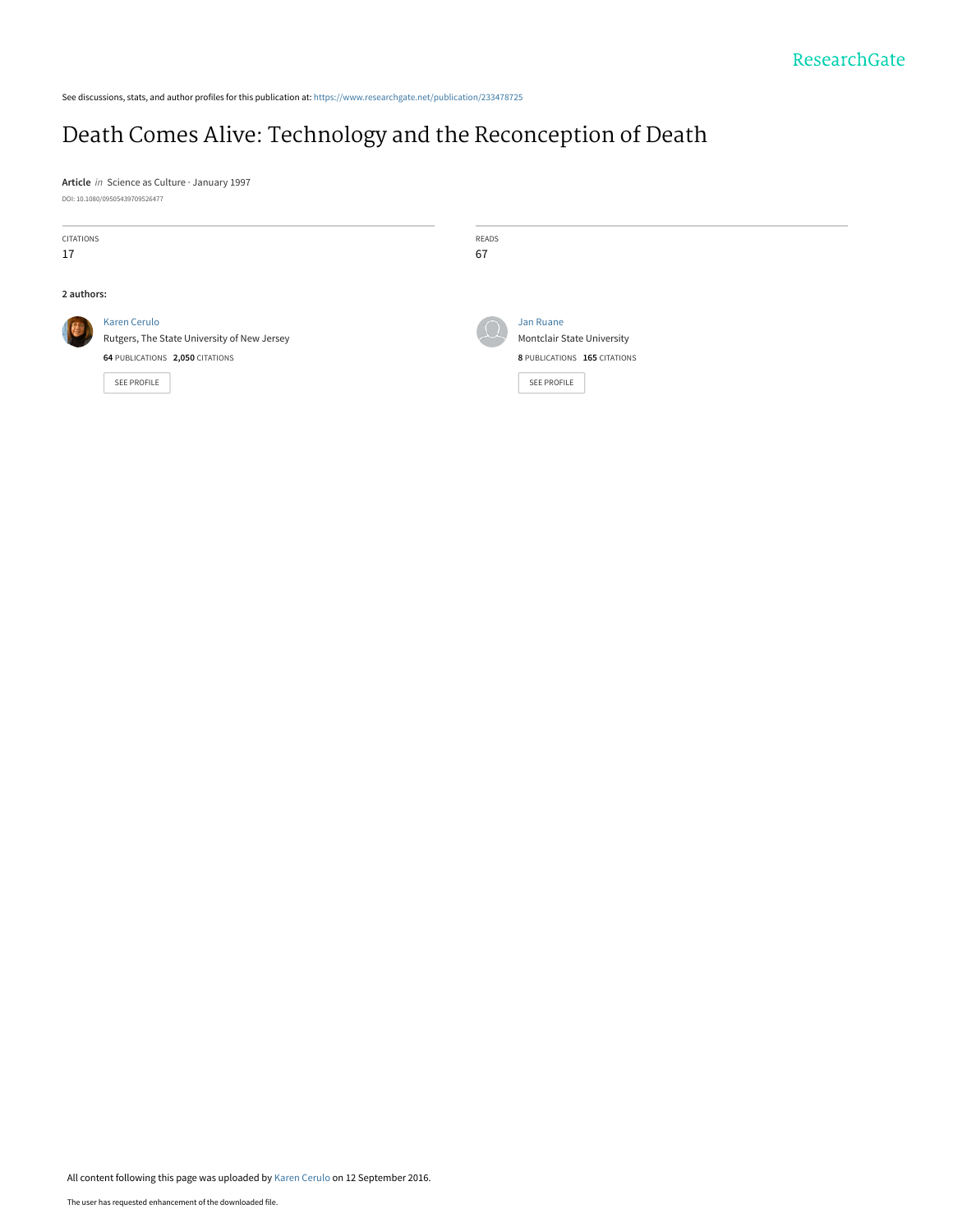## **DEAIH COMES ALIVE; TECHNOLOGY AND THE RE-CONCEPTION OF DEATH**

(

## KAREN A. CERULO AND JANET M. RUANE

**B** rowse through your local bookstore, or glance at a nearby movie marquee. Skim the pages of your nightly newspaper or the listings in your television guide. American culture's current focus poses a surprise. The popular eye is centered on a topic more taboo than the steamiest sexual encounter, more solemn than the deepest economic depression, and more universal than the common cold. The current decade reveals a remarkable upsurge in our collective attention toward death. Indeed in the 1990s, Americans have become nearly obsessed with a world that lurks beyond life as we know it.

One need not look farto substantiate death's newfound popularity. *Ghost,* a silver screen tale of love beyond the grave, ranked as the third highest grossing movie of 1990, the top rented video of 1991, and the tenth best selling video of 1993. During the 1990s, other titles, too, transported our attentions to the great beyond: A *(]uy' Named Joe; Always, Brain Dead; Chances Are; Defending Your Life; Death Becomes Her, Dead Again, Dying Young, Eternity, Field of Dreams; Flatliners, Ghosts Can Do It Too; Ghost Dad; Little Buddha; My Life; Passed Away; Switch; Truly, Madly, Deeply;* and *White Light* represent just a few (Motion Picture Guide 1990-1994; Universal Almanac 1993, pp. 223-224; 245-246).1 The 1991 multi-platinum Grammy winner for 'best song' displayed an 'unforgettable' quality-singer Natalie Cole was among the living while her singing partner and father, Nat, was

Address correspondence to Karen A. Cerulo; Dept of Sociology; Rutgers University; New Brunswick, NJ 08903-5072, e-mail cerulo@rci.rutgers.edu

not. Similarly, the 1992 Grammy winner kept death in our midst as Eric Clapton sang to his deceased son in 'Tears in Heaven'. And a 1995 BBC documentary united the Beatles across the grave as Paul, George, and Ringo 'perform' with the prerecorded voice of John Lennon.

On the print scene, Derek Humphrey's suicide manual, *Final Exit,* made 1991's top ten list of bestsellers. In 1993, Betty J. Eadie's stories of encounters with death, *Embraced By the Light,*  garnished similar honors (World Almanac, 1994, p. 303; 1993, 297).2 Doctors of death have become regulars to our newspapers; during the 1990s, the *New York Times* alone printed over 200 stories devoted to Dr. Jack Kevorkian, while TV news shows aired over 125 such stories. *(The New York Times Index,* vols. 78-84; *The TV News Index, 1990*-1994) Our favorite television icons, including *Roseanne, Murphy Brown,* and the gang on *Friends* have placed death at the center of more than one weekly episode. Public television filmed the deaths of 'real life' terminal patients and invited us to watch and discuss. 3 And during the 1990s, Americans witnessed footage of corpse disposal and cremation on news magazines like *Dateline* and watched Somalian children die before the eyes of network news cameras,

To be sure, American culture and death have met before. Yet, these encounters were much less frequent and of a vastly different quality. Roger Rosenblatt characterizes the change:

... today, the element of fantasy is played down and we are meant to really believe that something like *Ghost* could really happen. The closeness to death is made tantalizing, the passage from life to death, a stroll in the park. *(MacNeil/Lehrer Newshour:* Nov. 12, 1991)<sup>4</sup>

Assuming Rosenblatt is right, we are left to ask why death has suddenly come alive. Why now, and why in this way?

Some suggest that the answer lies in the increased prevalence of AIDS. An epidemic that claims so many lives may also function to keep death at the forefront of social attention (see e.g., Walter

 $\begin{array}{ccc} \begin{array}{ccc} \end{array} & & \end{array}$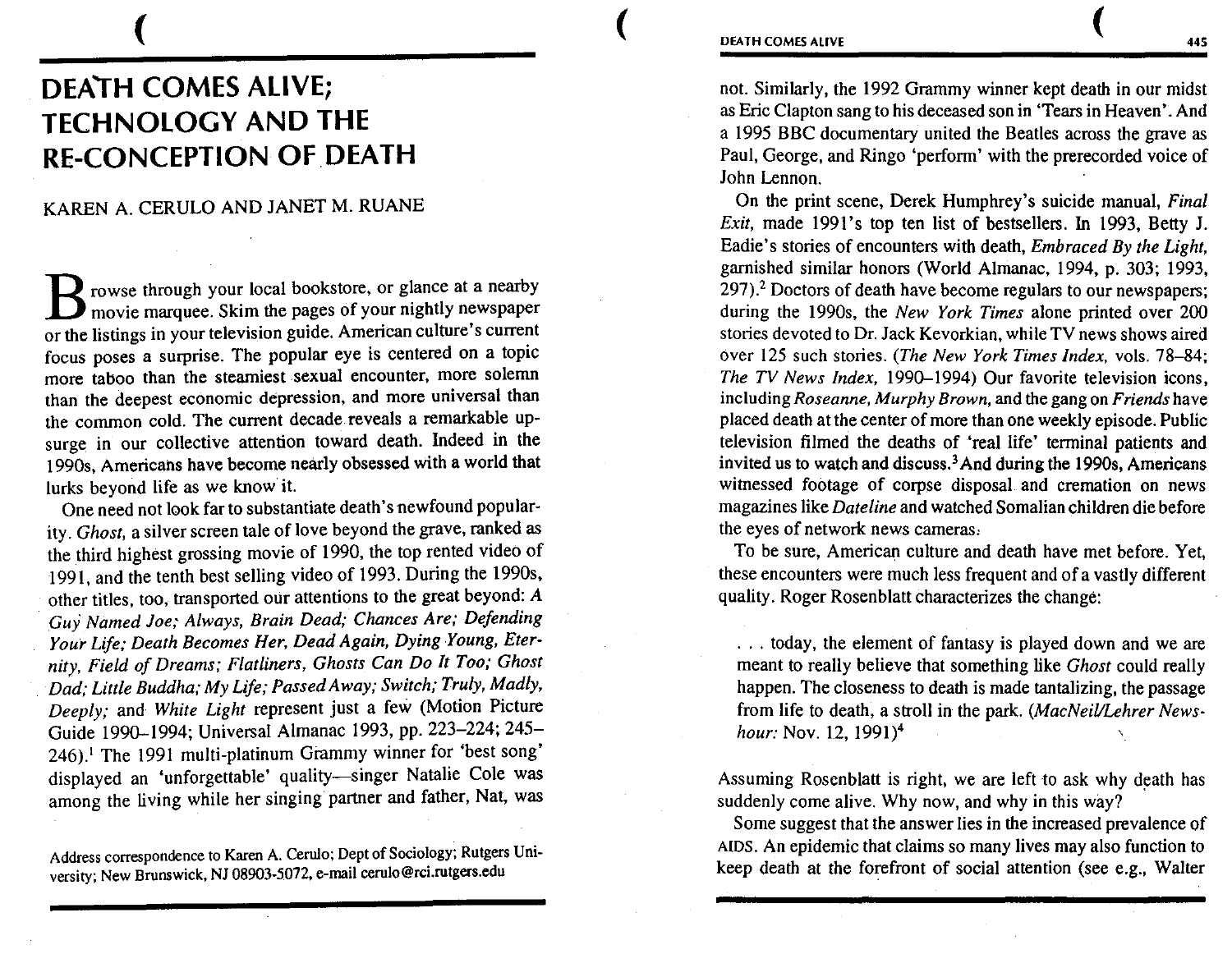## www .TheBones.com

Let me tell you what my philosophy of life is: Don't believe everything they tell you. I use salt. I smoke 15 cigars a day. I have three or four martinis a day. If I don't like the food, I send for ketchup. George Bums 3/9/96

Howdy! Saint Poler, I'm just so Proud to be here! Cousin Minnie Pearl 3/1/96

Beat everybody living on earth...now Saint Peter, rack 'em up. Minnesota Fats 1/18/96

More Whiskey!... More Women!... get lost doc!... with friends like The Bones, who needs a liver anyway? Mickey Mantle  $8/13/95$ 

HOWWWLL!...this is the biggest hit on the net! Wolfman Jack 7/1/95

No Fear!...page down for the coolest comic strip on the WWW!



SlaU audio IIWO to

The flunes takes full advantage of Netacape and RealAudio software. if you feel like a loser because you meed to download this

The Bones displays best when your text is set at size 12. There are two versions of comic strips plus some other neal comedy features so page down. ... It's cheap, it's chat, it's chic, and it's cheesy!

The Bones top ten epitaphs offers a twisted version of the lamest tread in comedy - top ten lists. If you want to feel like an over paid writer for a variety show this cbat script of the latest epitaph entries is for you!

The Bones gravevard offers a twisted version of the lamest trend on the imernet - lists...if you want to look over an eclectic selection of websurfers, has becns (dead and alive), and ideas... check out the graveyard register for a neat list of tombstones with links to homepages and e-mail boxes!

the Fasticlick here) contic strip version operates like the old elementary school slide shows (with audio), this version is for users with 28.8+ modems or bigh speed connections like ISDN, T-1, etc. \*Caution\* this version will make your computer turn flips right in front of you, honest... not recommended for children, pregnant women, people with heart problems, on medication or under 48 inches tail...

the Slow(click here) comic strip version is for people using modems purchased prior to the Summer of 1995 (14.4, 9600, 2400. etc.) have a slow connections, or for those who are just afraid of Free Falling in cyberspace.

choose a tombstone in order to be an official member of The Bones you must get your very own customized tombstone with your own epitaph. The Bones t-shirt, etc.

Death Comes Alive on the Internet.

1995). Others suggest that our newfound interest in death stems from a need to control our own destinies. In the face of modernization, control of the body in particular may offer a key to the maintenance of self-identity (see e.g., Callahan 1993, p. 67; Giddens, 1991, p. 162; Shilling, 1993, chap. 8)

In this essay, we propose an alternative to such theories, arguing that culture's current focus on death is tied to the current technological environment. Indeed, we argue that recent technological advancements have blurred the boundaries between life and death, allowing concerns with death to freely enter the realm of the living. Technology has facilitated this effect in two ways. At a structural level, technology has created a new arena of social action, a place we refer to as *technological lifespace.* Technological lifespace encompasses a form of existence that approximates neither life nor death as we currently define them. Rather, technological lifespace represents a bridge between life and death states. As such, it becomes a safety zone-a new vantage point from which to examine the mysterious state of death. At the level of process, technology provides us with a new form of interaction- what we refer to as *techno-synchronicity*. Via this process, technology seemingly transports the dead to the empirical realm of the living. By allowing a pseudomerger between the living and those traditionally thought to be permanently out of reach, we argue that technology reconstructs death as a 'place to visit' rather than a final . destination.

### **TECHNOLOGICAL LIFE-SPACE:**

Until the 1960s, Americans viewed life and death as two distinct and bipolar categories. Distinguishing between life and death, whether from a medical, legal, and even a philosophical standpoint, was not a problematic event. Indeed until this period, the termination of human life was defined on the basis of technologically unaided criteria: absence of pulse and heartbeat, absence of breathing, absence of reflexes, dilated pupils and glassy cornea, and patchy skin pallor *(Black's Law Dictionary,* 1968, p. 488; Gervais, 1986, pp. 1-17, 45-74; Walton 1979, pp. 6-7; chap. 2).

..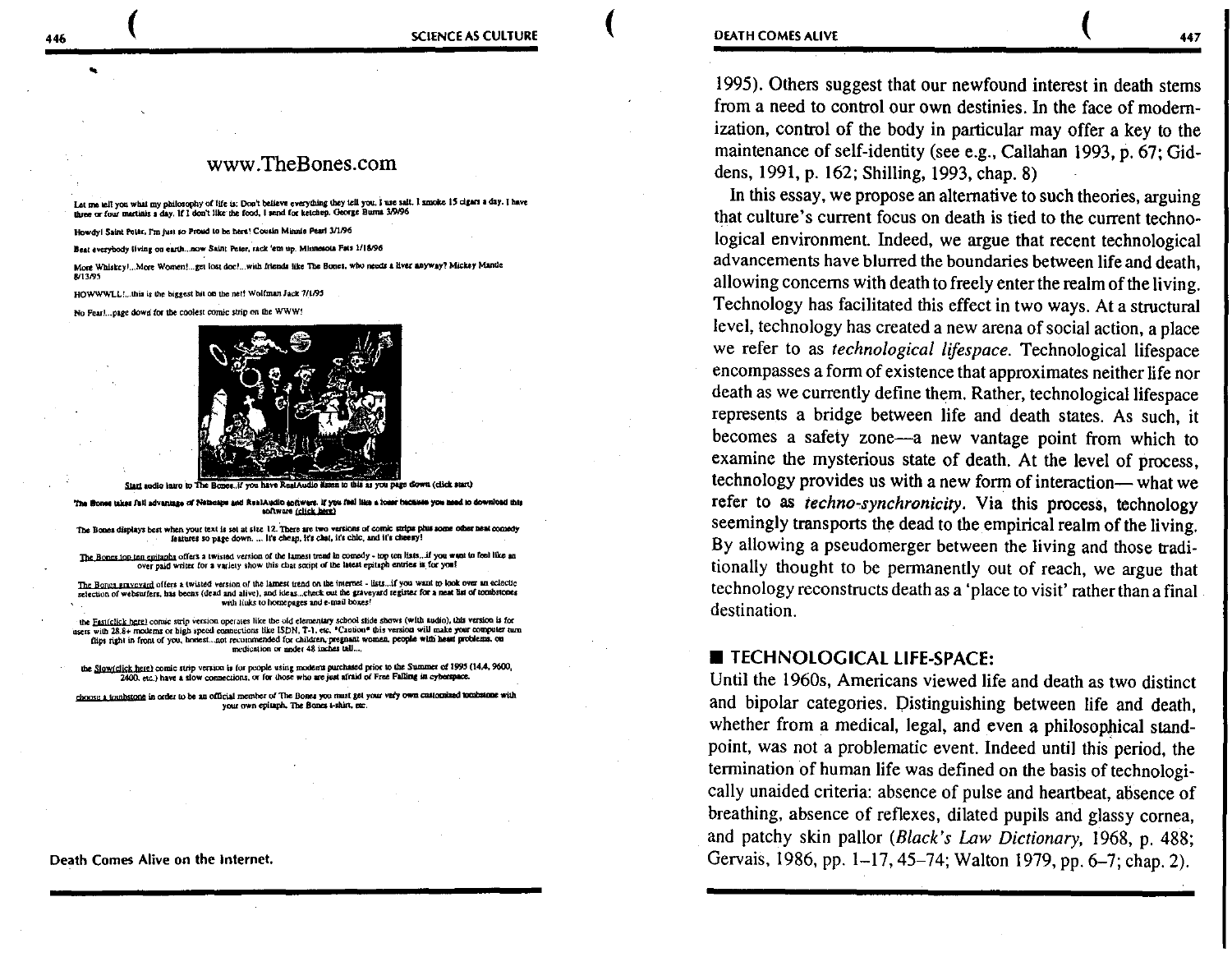• Rapid advances in medical technology brought the stability of life-and-death classifications into question. For example, resuscitation technology problematized the pronunciation of death, forcing added considerations for the irreversibility of heart, respiratory, and reflex patterns (Harvard Medical School, 1968; Hillman, 1972, p. 88; Veatch, 1988, pp 38-39). Later, technology afforded the ability to track finer and finer gradations of life, thus specifying various levels of death. One viewpoint, for example, argued for distinctions between 'clinical death'—a state bespeaking the cessation of organ function—and 'biological death'—a designation resulting from the degeneration of cells and tissue (Winter, 1969, p. 20). Others promoted the notion of 'brain death', a condition indicated by irreparable neural damage resulting in the loss of functions such as perception, mentation, and motor response. Brain death is generally indicated by a 'flat' electroencephalogram (Harvard Medical School, 1968). Other criteria include cerebral oxygen consumption, or levels of cerebral blood circulation, tested via a technique called angiography (Winter, 1969, pp 12-13; Walker, 1974). In addition, some have argued for distinctions between total loss and partial loss of brain function with regard to the brain death classification (Black, 1977; Haring, 1973, pp. 131-136; Veatch, 1975).

In addition to challenging the classifications of death, post-1960s technology made it possible for individuals to postpone death's onset. The past 30 years have brought new pharmaceutical re- . spo.nses to death-drugs possessing the ability to prolong life, even for short periods of time, as well as advances in organ transplant procedures. Via such innovations, technology carries patients to the arena of 'borrowed time', that special condition under which life had never been known to exist before (Gorovitz, 1991). Recent examples include AZf in the case of AIDS, various chemotherapies and radiation responses to certain cancers. the increased incidence of liver, heart, and lung transplants, or the widespread use of dialysis.

By the 1980s, the SR technological strides effectively relocated or blurred the boundary between life and death. They forced us to think of death in terms of stages or degrees rather than as an

absolute category. So, for example, the AZf patient is alive, but within the confines of a narrowed spectrum: his/her life span faces strict temporal limits; his/her quality of life is impaired. In another arena, the Amyotrophic Lateral Sclerosis (ALS) patient demonstrates impressive mental capacity but little or no control over bodily functions. Similarly, certain patients on 'life-support' breathe, circulate blood, and demonstrate brain activity, yet they remain unconscious to external stimuli. And an extreme case presents the 'brain dead' patient, one with aided heart beat and respiratory capacity, but no meaningful mental capacity. None of these examples depict absolute death. Rather, they represent increasing degrees of death; each category of patient can be ranked as more or less dead than another.

If we view life and death along a continuum, with various points on that continuum representing more or less death, it becomes clear that technology has dissolved the critical marker of death, indicating a challenge to traditionally held beliefs regarding the point at which life ceases to exist. This challenge has resulted in a new arena of social action—a new transitional category which bridges the harsh shift between absolute life and absolute death. We refer to this new arena as technological lifespace, which can encompass various levels of existence. It can encompass inevitable death or partial death; it can bespeak conditions of impending death or impending recovery; it can be inhabited by the conscious, semiconscious, or the unconscious. But what is clear about technological lifespace is that the social encounters it promotes focus on neither life nor death. Rather, the states common to technological lifespace-brain death, pharmaceutically sustained life, life-support-occupy an intermediate position in our two-level scheme of life and death.

### **THE CULTURE OF TECHNOLOGICAL LIFESPACE**

Technological lifespace has spun its own cultural structure. The location is marked, for example, by unique rules of exchange-rules of obligation different from those honored in the world of the living or the world of the dead.

448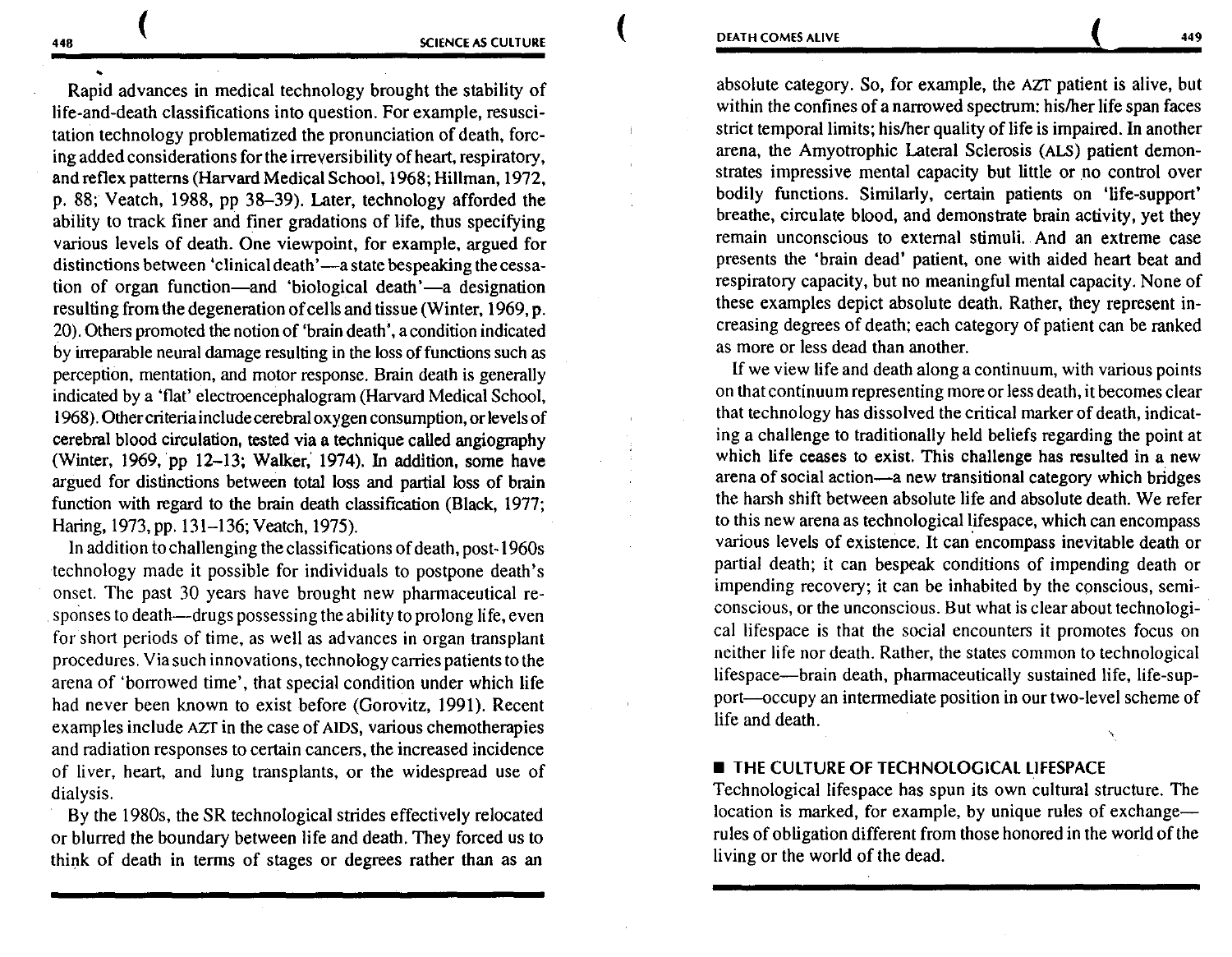Consider the role of caretakers. Technology has greatly increased the complexity of caretaking services. According to Benoleil:

The specialized skills required of nurses have been expanded under the influence of science, technology, and changing social conditions .... And in a very real sense, the increased use of medical technology in patient care fosters a depersonalization of experience for the deliverer as well as the recipient of that care.(l977,pp. 124-125)

Consequently, the rules of exchange between caretakers and patients differ significantly as one moves from traditional to technological lifespace. Hospital caretakers in the latter location exhibit greater detachment toward their patients, higher levels of sheer activity, or a more frequent use of humor than caretakers tending to traditional patients. High levels of vigilance accompanied by low levels of contact represent the norm of technological lifespace care (Gorovitz, 1991, chap. 7; Kastenbaum & Aisenberg, 1972; Moller, 1995; Swanson & Swanson, 1977, pp. 174-177).

The rules of family exchange also differ when comparing traditional and technologicallifespace. Research reveals, for example, that social visits from family members are less frequent and shorter in length when a patient inhabits technological lifespace as opposed to traditional lifespace (Bauman, 1992, p. 130; Elias, 1985; Kalish, 1977, p. 230; Kayser-Jones, 1981). Similarly, levels of deception that would be viewed as unacceptable between patient and relative in traditional lifespace are often sanctioned in technological lifespace. Withholding of prognostic information from the patient is often justified by the patient's family members as a form of protection or a means of retaining the patient's hope or morale.

The culture of technological lifespace has also stimulated new regulations of exchange. Witness the living will. Different from the postmortem will in its guidelines, the living will governs movement from dying to absolute death. As such, it establishes new norms of interaction acceptable only in technological lifespace. For example, the living will authorizes spouses, parents,

siblings, and medical professionals—individuals whose roles typically carry expectations of sustaining our lives-to take the steps necessary to insure our deaths. In a similar reversal of interaction patterns, the living will removes post-death authority from the traditionally mandated hands of family and friends, placing the jurisdiction for funeral, burial, and the like in the hands of the patient.

While technological lifespace exhibits an accompanying culture, the formation of that culture is far from complete. In this way, technological lifespace represents what Berger (1990, p. 23) referred to as a marginal situation—an environment that finds both meaning systems and normal operating procedures 'under construction'. Such gaps in the new site's cultural system help to explain the frequent confusion displayed by those interacting in technological lifespace. Consider the following example:

At 5:41 AM on Sunday November 10, 1985, Philadelphia Flyer's hockey star, Pelle Lindbergh, slammed his 1985 Porsche into a cement wall at a Somerdale, New Jersey elementary school. The headline on the story in the newspaper the next day read 'Flyers' Goalie is Declared Brain Dead', In spite of the claim that he was *'brain dead',* the story went on to say that Lindbergh was listed in *'critical condition'* in the intensive care unit of John F. Kennedy Hospital in Stratford, NJ. (Veatch, 1988, p. 29, emphasis added).

The Lindbergh case is not unique. Indeed, the nightly news carries numerous reports of cases in which inhabitants of technological lifespace are 'mistakenly' categorized among the dead by the emergency service workers who first encounter them. Such cases suggest that faced with gaps in the meaning system, inhabitants of technological lifespace are forced to frame experience via the language of more traditional interaction sites—those of absolute life and death. Clearly, such terminology fails to capture the experienced reality at hand. But until the cultural structure of the new social arena is complete, participants in technological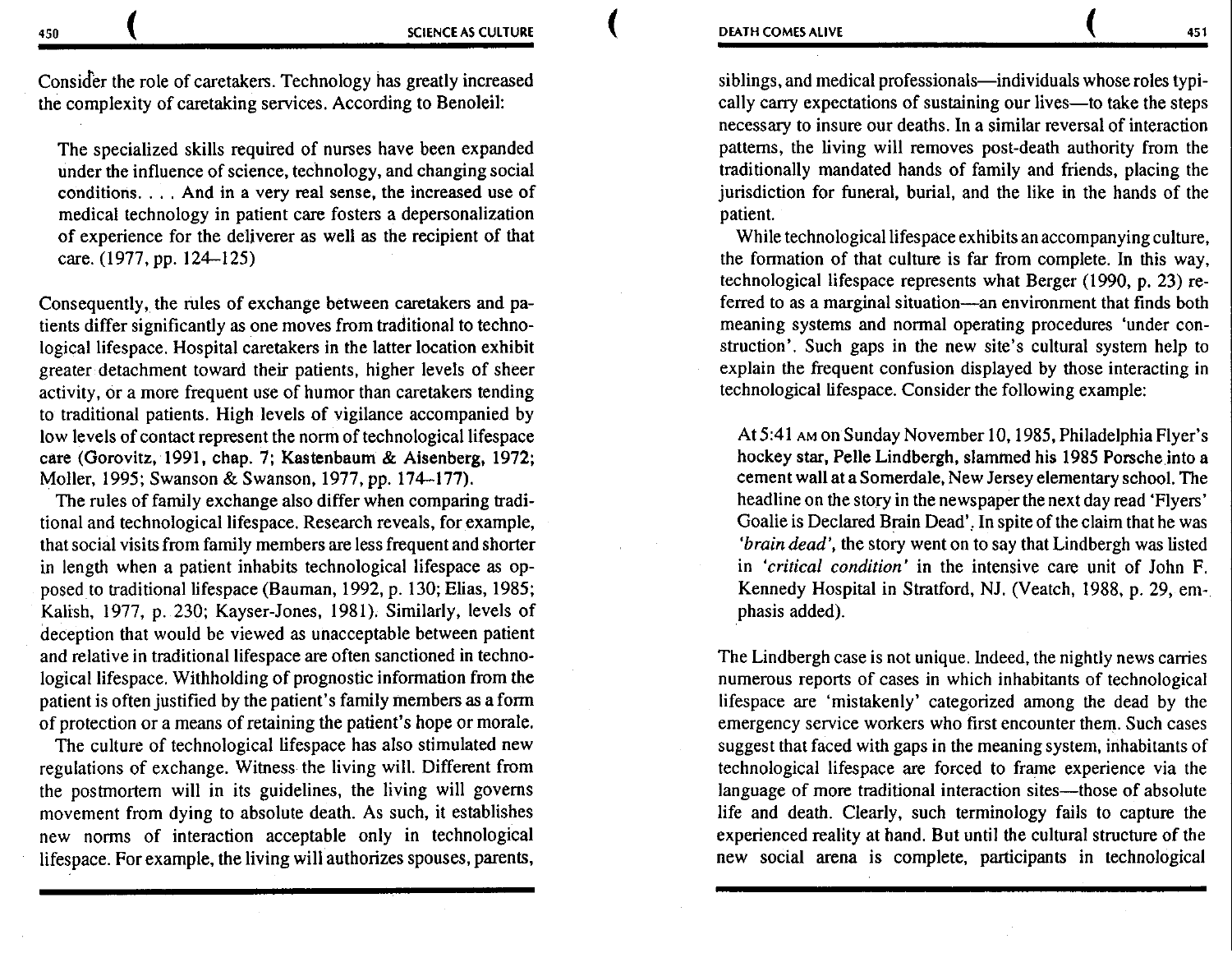• lifespace will be compelled to revert to familiar or established categories.

#### **E TECHNOLOGICAL LIFESPACE: FOCUS ON DEATH**

The links between the emergence of technological lifespace and increased interest in death are not difficult to see. At one level, technological lifespace encourages an increased interest in death because it provides a secure arena from which to make the inquiry. In a sense, technological lifespace can be considered a 'userfriendly' environment. It affords a sense of control to the living (Benoliel, 1988, p. 176). Relatives and friends of a dying patient often report that the experience of life support serves to soften the blow of death. Life support provides individuals with a warm, supple body, one with which they can talk and touch even though the personality inhabiting that body may be unable to respond to them via conventional techniques of communication. To be sure, extended life support experiences can spell agony for a patient's loved ones. Yet, during the initial stages of the life support experience, friends and family who experience the phenomenon testify to its bridging capabilities. In discussing reactions of family members, for instance, Kiibler-Ross writes:

it is more meaningful for the patient and family to see the (extremes of) illness and allow for a gradual adjustment and change toward the kind ofhome it is going to be when the patient is no longer around. (1969, p. 159)

Experiences of the first author confrrmed this sentiment. She recalls her own father's time on life support, a time in which he was in a coma and utterly unresponsive. Yet, the warm breathing body with which *she* could talk, made her feel that ultimate death would not come until *she* allowed it, giving her some feeling of control over an otherwise uncontrollable phenomenon. Indeed, the language surrounding life support underscores the generalizability of these reports. We speak of keeping support machines in action until family members are prepared or ready to 'let the patient go'.<sup>5</sup>

Technological lifespace also offers security to the dying. For example, those enjoying life-extending pharmaceuticals report that these drugs provide a 'borrowed time', a space in which to plan for that which is usually unplanned. Assets can be purposefully distributed, funerals arranged, and good-byes orchestrated, so that the living may leave one world for the next with a sense of closure. Boston and Trezise report the words of one patient: '... making these simple decisions gives me a firm sense of directing parts of my own dying—for I may not have control over the rest' ( $1987$ , p. 80). In all of these ways, technological lifespace restructures the way in which we approach death at a cognitive level. It provides a transitional category, one that makes the barrier between life and death less overbearing, and hence, more tempting to approach.

The creation of technological lifespace tells only part of the story with regard to our collective obsession with death. For in addition to this new social stage comes a new mode of interaction-a technologically stimulated mode that makes it possible to bring the world of the dead into the space of the living. This new form of interaction—a phenomenon we refer to as techno-synchronicity results from recent advances in communication technology. Such advances enable us to take 'scenes' once confined to the private world of an individual's stream of consciousness and relocate those scenes to the empirical world of shared, sensory experience. In the next section, we discuss the rise of techno-synchronicity and the special role the phenomenon plays in explaining heightened attention toward death.

## **E TECHNO-SYNCHRONICITY: FUSING THE DEAD** WITH THE LIVING

Traditionally, social scientists have defined human cognition as an internal, and thus, a private process. At the same time, each actor's stream of consciousness is held to be socially motivated. In referencing the social sources of cognition, the literature identifies a variety of stimuli believed capable of fusing or merging the private intuitions of two or more individuals. Schutz (1951, p. 96) referred

452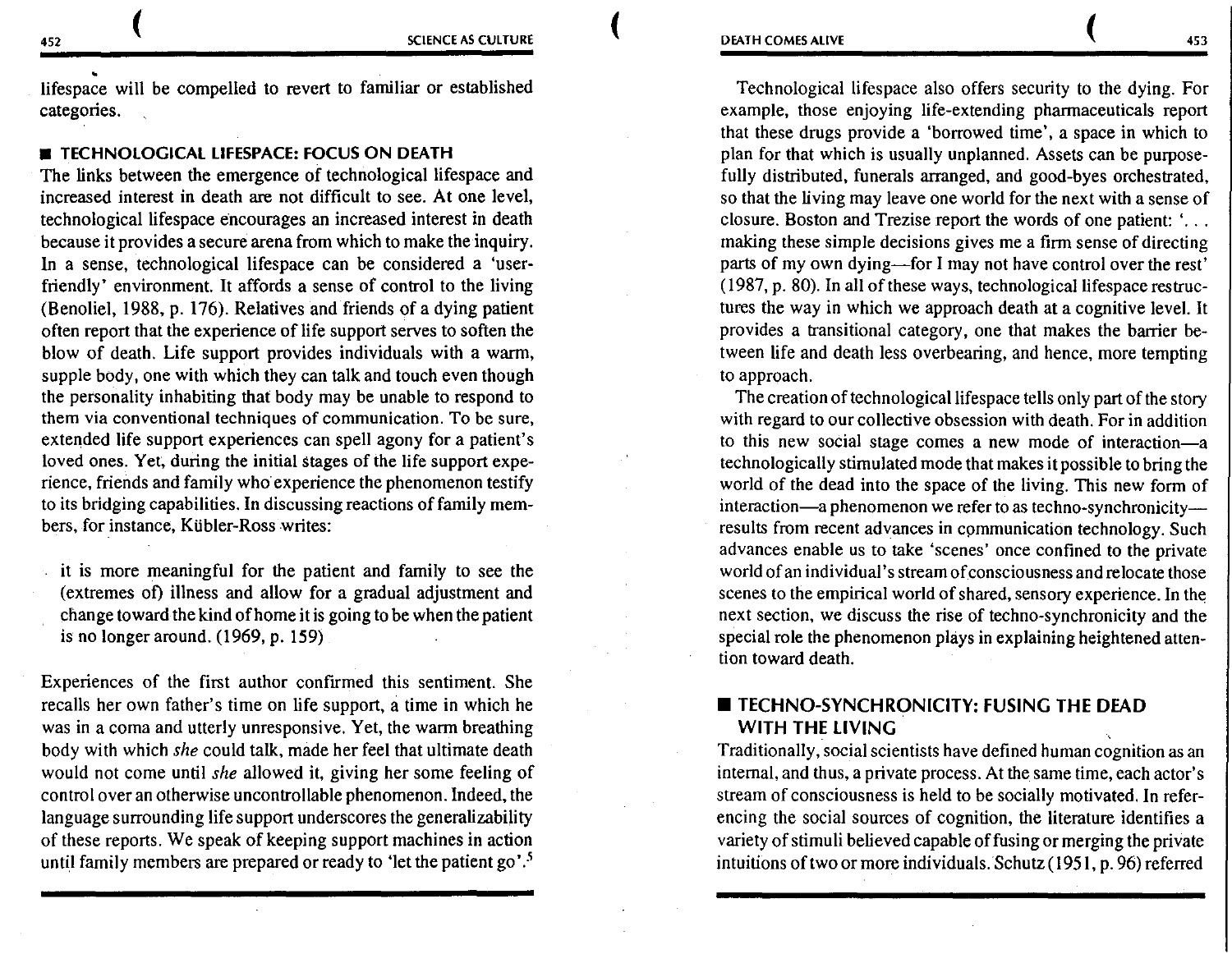to this "fusion" phenomenon as synchronicity, 'a mutual tuning in relationships by which the "I" and the "Thou" are experienced by both participants as a "We" in vivid presence' (1951, p. 79). Via synchronicity, internal intuitions take on a collective character. A cognitive simultaneity is formed as actors' streams of consciousness are temporarily magnetized toward a single focal point. Via synchronicity, actors momentarily experience cognitive cohesion or a 'meeting of the minds', as they become attuned to a collectively experienced wavelength.

Symbols and rituals serve as vehicles of synchronicity. Cerulo's work illustrates the way in which national anthems, flags, or monuments can temporarily join citizens' individual cognitions under the rubric of their national identity Cerulo, (1989, 1993, 1995). Similarly, Zerubavel (1985, pp 64-65) discusses the value of schedules and calendars in this regard. By positioning individuals with reference to the same focal point, schedules and calendars create a form of mechanical solidarity based on temporal symmetry.6 Mass media frequently are hailed as another vehicle of synchronicity. By drawing a population to a TV broadcast or riveting their eyes on a newspaper headline, individual streams of consciousness become focused on a single event.<sup>7</sup> The media's role in the 0. J. Simpson trial offers a stark illustration of this phenomenon. Recall that on October 3, 1995, the day on which the Simpson verdict was announced, the mass media served as an invisible current that synchronized the attentions of the U.S. population as they awaited the jury's word.

We argue that recently developed communication technologies have broadened the scope of the synchronicity experience. Advances in computer capabilities now afford something more than a shared focus or a merging of the minds. Rather, new technologies make it possible to take an internal intuition and reproduce it in the empirical world of shared, sensory experience. Persons, objects, and events once confined to the life of a particular actor's mental 'eye' can now be projected to others in a way that surpasses mere description. Via a process we label techno-synchronicity, personal cognitions can be re-created in a publicly accessible space. SimiLishtwork/Healing/Out Of Body/Reincarnation: Near Death Ex



Near Death Experiences and Its Meaning To Spirituality

The biggest surprise for for most people in dying is to realize that dying does not end life. It's definitly a gift to look beyond the veil for a moment,<br>realize the opportunity of physical life, which many, also spiritual

\* Thoughts on Near-Death Experiences (Steve Tomijenovic)

saul Experiences:<br>• <u>NDE OBE - My Surey (</u>Mark Jacoby)<br>• <u>NDE - Some Experiences</u> (Marc)<br>• <u>NDE of BaNelle Wallace</u> (Lori Tastado)<br>• <u>NDE of Chikling (A</u>ricle excerps) Divine Innocence (Greg Burkett)

A Review of Near-Death Experiences (div. Authors) Diverse scientific perceptions

**INDE of Er (Excerns of The** *Republic***) (Plaso)**<br>A famous and classical passage of a NDF: story.

\* Nuar-Duath Experience Text Collection (Scott Roberts)<br>\* Near-Death Experience (Diane Goble)

9 Nowsgroups:<br>
0 mews: <u>alternocionsman, mer-deuth-exp</u><br>
faiswey: <u>alternocionsman, mer-deuth-exp</u><br>
0 mews: <u>alternocionsman</u> gatoway all life afterlife

Maybe to add those who superiorised MDE precise the Life a great opportunity to grow, and avec bot loog to add the section of the section of the section of the section of the section of the section of the section of the se of physical life and its preserve, thou such experiences may give signals for those who experienced NDE, and you ...



hiractif or barrel the dazzling, blinding, clear light of God. The solar control on till set it expected to the level of the burst of the barrel in the solar state. It is not also control to allow control to allow control

[...] The moment just prior to death is the ultimate moment of the soul extension's entire incarnation. Now here comes the problem. The Noted the mean popular the women on community. Why do they must have concerned by the maxy resona. The first is the they<br>don't how they are supposed to merge with the Light, so they do the first shirt opportunity? For many was a ce tennes that the maximum conserved by the section construction was compared to make the compared was imported.<br>Warries and concerns. They are probable include purplers of respons, but the biggers one is hack of edu

The Mechanics of Death -- As the death process begins, a number of things take place, not neon

I. The removal of the life thread, or silver cord.<br>2. The removal of the consciousness thread:

Spirit Web is one of more than 200 Internet sites and discussion groups on death-related themes.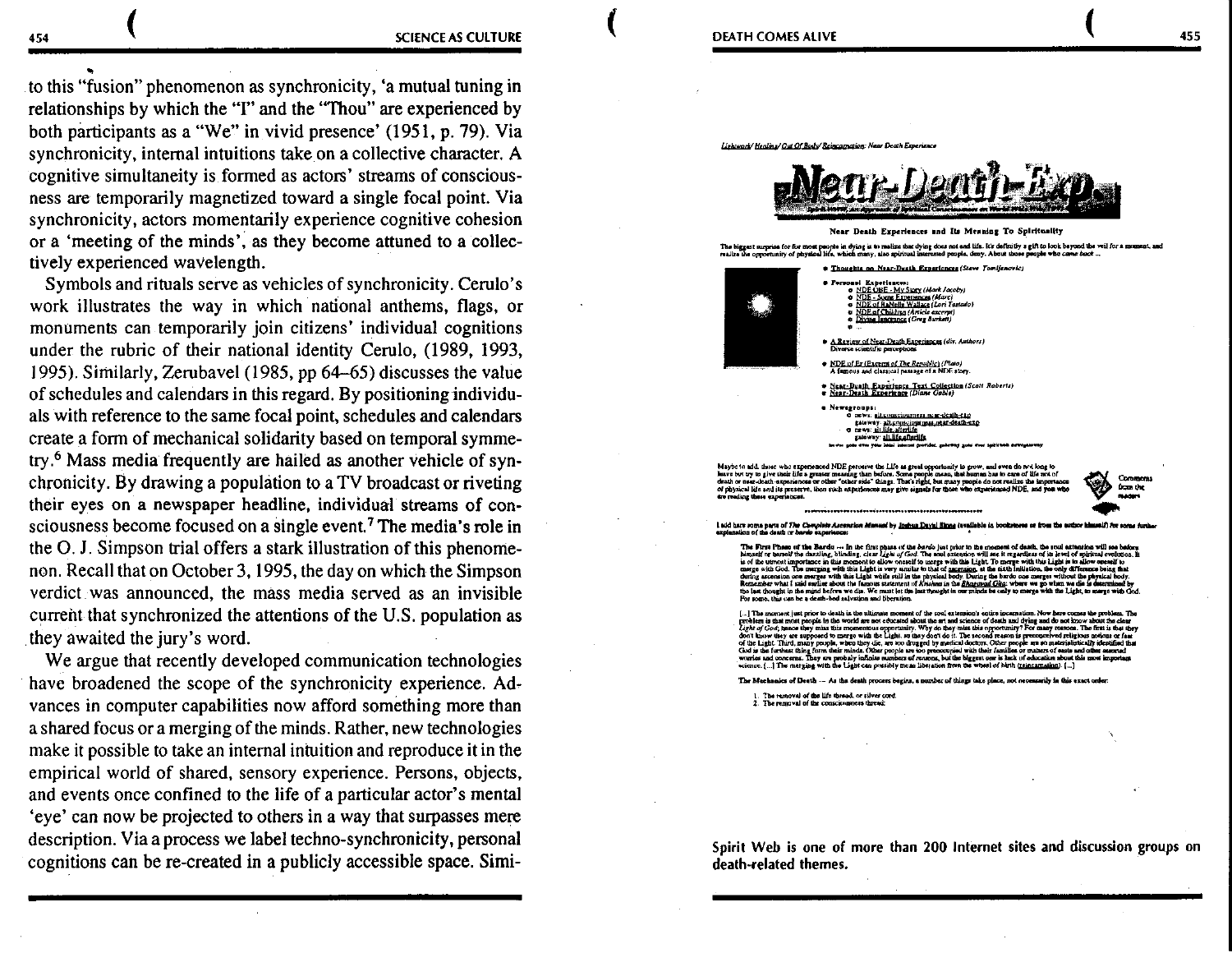larly, elements of memory of future imagining can enter human experience as tangible empirical observations existing in the current, public domain. Via techno-synchronicity, 'data' formerly defined as unique to a single actor's cognitions now becomes the accessible property of a collective.

Seveml examples of techno-synchronicity help to clarify the mechanics of the process. Consider, for instance, some of the current research on dinosaurs. Extinct for centuries, dinosaurs have, to date, been a figment of the contemporary mind. No human of the current age can lay claim to their observation for the dinosaur's empirical existence is confined to another place and time: Yet, with the help of signifiers and remnants of these creatures (footprints or bone fmgments found in various locations around the globe), dinosaurs have been technologically reconstructed, providing tangible models and images that claim to mirror the actual beasts! Such images, particularly those with a mechanical or computerized life, project a species of the past into the material world of the present. Via technology, entities previously visible only through the contemporary mind's eye take on the guise of a concrete and current observation. Further, research in the fields of biotechnology and genetics suggests that the actual reproduction of such extinct creatures is a feasible possibility. (Begley et al., 1993) Successful efforts on the part of biologists to clone tadpoles and mice contributes additional credence to technology's ability. to recreate past life in the current world of shared sensory experience.

In yet another arena, techno-synchronicity allows crime-fighters to bring the dated images of kidnapped children or crime fugitives into contemporary interaction sites. By technologically altering the past appearance of these individuals-i.e., aging or developing their appearance, technology reconstructs images confined to the world of memory and refits them to current circumstance. Such technological processes make it possible to 'see' these individuals from the past as they should look today. In this way, technology resurrects an image lost to the past and synchronizes it with the present sphere of action.

Techno-synchronicity also can merge intuitions of the future with present experience. Via virtual reality technology, for example, we 'experience' an architect's ideas before her/his plans are actually executed. Using special apparatus, we can walk through a design for a new kitchen, a new office, or a new home and actually sense the location before it achieves a 'material' existence. In this way, the imaginings of the producer are made available to the consumer in a jointly accessible plane. Similarly, 'body beautifiers' from hairdressers to plastic surgeons have incorpomted the fusion of future and present into the selling of their services. Via computer technology, such professionals have gained the ability to share their creative vision, showing their customers the product of their labors before the work is actually performed. As such, customers can evaluate a new haircut or facial tuck before actually contracting the work. For the first time, services can be procured on the knowledge of outcome.

In a more extreme example, technology provides the ability to synchronize one body's future with another body's present. The transplant of fetal tissue, for example, transports 'young' cells to an already aged body, where they will live out their existence within the confines of another body's time frame. Similarly, organ transplants seemingly allow the body of one individual to live on through another individual's system. Such present/future 'mergers' may seem surreal at first glance. Yet, the heated moral debate that surrounds such phenomena signals their growing reality. Consider, for example, the controversy surrounding Dr. Jack Kevorkian's plan to obtain organ donations from death row prisoners. Kevorkian's proposals have been met with passionate objections. Opponents of the plan, particularly some family members of the death row prisoners' victims, feel such donations would allow the killers to live on after their execution within the protection of another's body. As such, the plan's opponents vigorously seek legal prohibition of this particular organ transplant program.

All of these examples illustrate that techno-synchronicity is a process that moves beyond the cognitive simultaneity described in the works of Schultz and others. The phenomenon not only syn-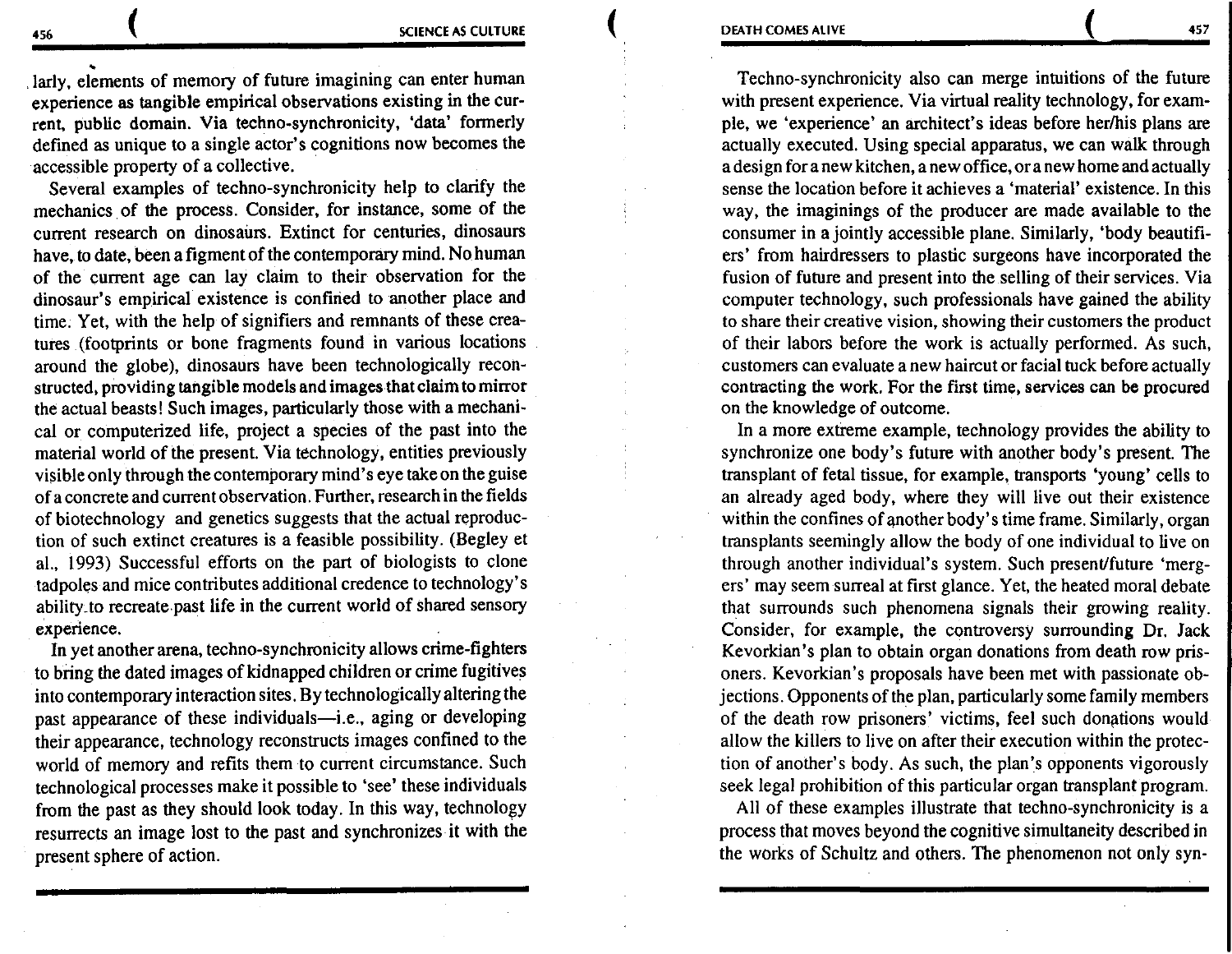.. chronizes minds on a common point. Techno-synchronicity blurs the boundaries that distinguish private thought from shared experience, and it reconfigures the lines that separate past, present, and future. In so doing, techno-synchronicity expands the confines of what we call reality. The process refocuses the sociological eye as we embrace formerly inaccessible persons and sites as the substance of social interaction.

### • FOCUS ON **DEATH** .

The interaction capabilities afforded by techno-synchronicity are especially important to our consideration of death. Techno-synchronicity allows social actors to perceive interactions with actors or objects to which they have no direct, physical access. Thus, the process allows those who have 'passed on ' to the world of private memory and imagination to seemingly reenter the material world of the living. As such, techno-synchronicity naturally heightens our interest in the world beyond. The phenomenon affords entry to a world previously defined as beyond reach-a place where the dead can seemingly come alive.

Techno-synchronicity brought such feelings of resurrection to the Cole duet, 'Unforgettable'. Because we experience the two voices as a tangible aspects of the present, we are left with a sense that both the deceased and the living soloists are actually reunited, if only for the duration of the song. Similarly, techno-synchronicity made it possible for us to watch as our contemporary Tom Hanks (as Forest Gump) spoke with and shook the hand of deceased President John F. Kennedy. (A similar process, as executed in Florida's MOM them park, allows any one of us to appear with our favorite TV legend, merging our present day performance with the past work of our deceased idol.) For those of us who view such video 'duets', the merging of dead and living is experienced as a present reality.<sup>8</sup>

The depictions we have just described, those that seemingly transport the dead from the mental to the material world, are becoming more and more common. As such, techno-synchronicity's ability to breathe life into the dead is becoming an increas-

ingly normative event. Consequently, we are not shocked by statements that equate technological re-creations of the dead with resurrections of the dead. In a recent tribute to Lucille Ball, for example, one commentator noted that 'somewhere, every day of the year, Lucy and Desi skirt the airways, living and reliving their zany lives'. Such characterizations simply underscore the ways in which devoted fans have come to imagine that the much beloved couple are really alive somewhere and can be visited regularly in an audiovisual location. Similarly, we are not insulted by insinuations that encounters with the dead can really occur. Indeed, recent ad campaigns, such as the one for Post Great Grains, trade on our acceptance of such an occurrence. In the Post commercial, a man from the nineteenth century emerges in a twentieth-century kitchen to discuss breakfast nutrition with the present-day occupant. While at one level we can surely concede that such an event-were it to really occur-would probably frighten most individuals immeasurably, at another level the Post approach also captures our newfound comfort with the potential reality of such an interaction.

The experience of techno-synchronicity in relation to death is not confined to Hollywood 'trickery'. 'Common' women and men frequently partake in this new form of interaction. More and more, individuals report the desire to videotape themselves so that their survivors can access them beyond their empirical life. Similarly, videotaped wills are becoming increasingly popular, allowing the deceased to 'share' the bereavement experience with their survivors. In these instances, technology makes it possible for individuals to seemingly step back from the grave.

Once it becomes normative to interact with those we cannot see and may not know, the boundaries of social space greatly widen. Interaction transcends the observable, the tangible, and perhaps, the here and now. Indeed, by merging past and future with the present, the dead can come alive. Via techno-synchronicity, the walls separating the living from the dead become permeable. As such, the criteria of existence shifts from an individual's empirical presence to an individual's cerebral reincarnation-i.e., the ability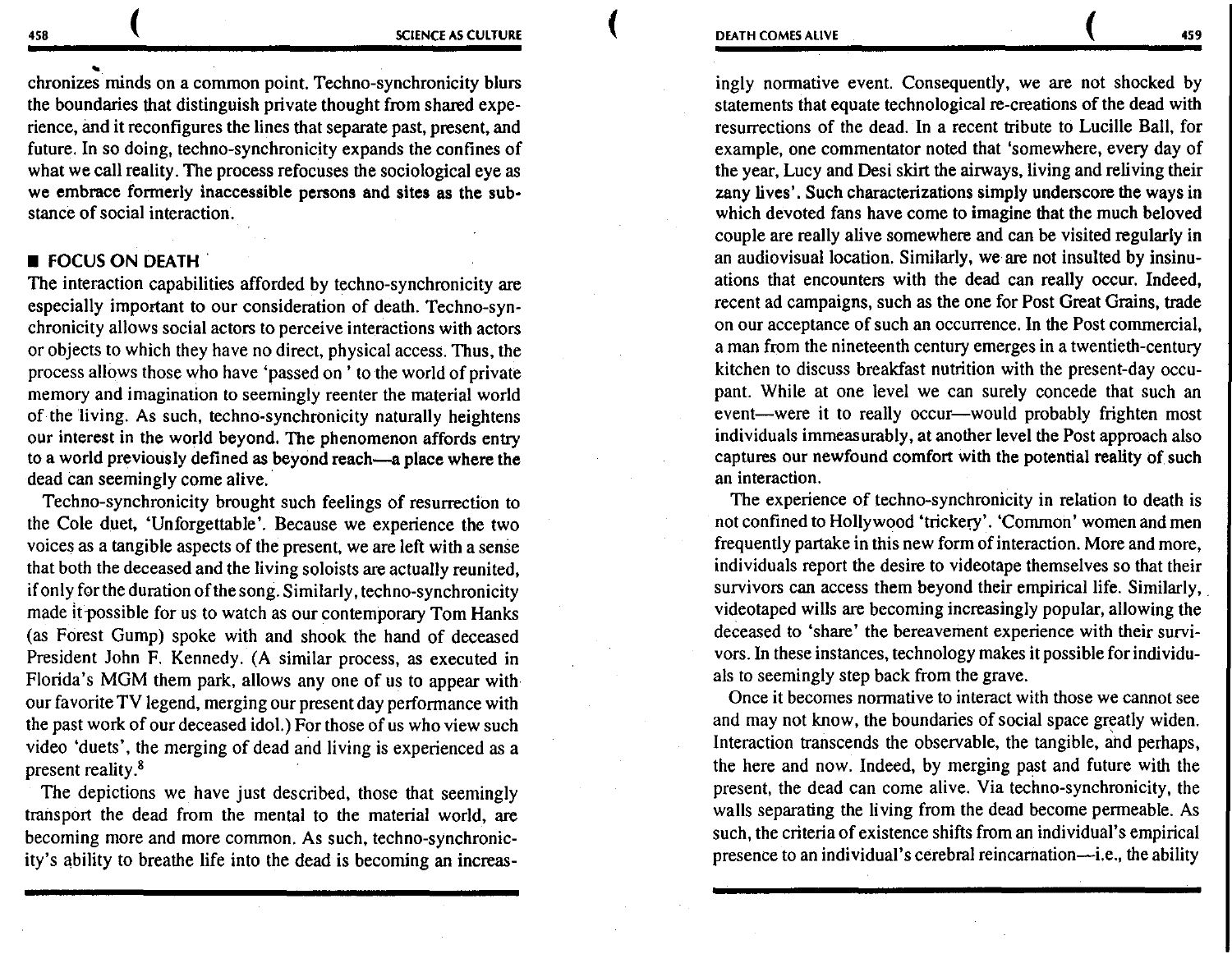to be materialized via another's thoughts. By giving the dead such a reality, technology strips the phenomenon of death of its finality, serving to heighten our curiosity and lessen our fear.

## **DEATH COMES ALIVE: DREAM OR NIGHTMARE?**

Technology has brought us to death's door and opened that door wide. While the barrier between life and death still exists, technology has rendered it more translucent. As such, technology becomes an accomplice, of sorts, to death-one that takes much of the grimness out of the reaping. Such an approach to death may represent a replay of pre-modem attitudes. For in many ways, our recent fascination with death mirrors concerns of the primitives. Some primitive tribes, for example, beckoned the dead, as they were thought to be protectors of the living, and thus, vital to a tribe's sustenance. Others welcomed death as an entree to the supernatural world, a place providing increased power and information (see e.g., Montagu, 1971; Tyler, 1920). Consequently, just as McLuhan (1965) credited television with returning modem individuals to the sensate world of the primitives, so too has technology returned us to pre-modem visions of the connections between the living and the dead. Technology has brought us full circle.

The emergence of technological lifespace and techno-synchronicity increases our attentions not only toward death, but also toward the relationship between the body and the self.<sup>9</sup> Specifically, these two developments cast the integrity of and the relationship between the body and the self in a new light. As we have shown, in technological lifespan the self can expire while the body lives on. Similarly, via techno-synchronicity, the self can transcend the body. Consequently, rather than viewing the body as an entity controlling the self (e.g., Nietzsche 1968), or as a mere manipulative tool of the self or of others (e.g., Butler, 1993; 1990, Descartes, 1960; Foucault 1977; 1980; Giddens 1991), we are encouraged to view both body and self as symbiotic entities, each with compatible but independent power and purpose.<sup>10</sup>

These new conceptions of body and self, of life and death

## $\Delta$ ( $\ell$  Chings Oark and Gruesome

# ~- --- .-...L......\_ ------- \_.....&.\_\_\_ --------'---- -- --- \_.\_ ....- -- ---~ -- -- <sup>~</sup>-- -- -.-- ------~

Who among us can deny a fascination with death? It is, after all, the Ultimate Mystery that we all must face in The End. The<br>knowledge of our own mortality invests our every instant with an added urgency - a necessary urge itmmortal most of us would doubtlessly watch T.V. and eat ice cream all day. The quality of Ufe would definitely collapse and art would suffer greatly, for what is the ultimate driving force for art? The Quest for lumnortality, of course! That desperate desire to create something that will leave a lasting legacy for your beautiful soul. The burning passion to prove that you weren't just metabolic processes and cellular structures: there was something beautiful and meaningful deep within you. That is<br>what drives us 10 create... or not...

This room of the Asylum. however, does not look at the beautiful and romantic side of death. This is brutal reality. As you peek inside hesitanuly, you are immediately overcome by the ever-present stench of decay. Blood stains the carpet. Various<br>bodily tissues lie splattered on the windowless wills. Files buzz about over the mutilated remains single dim bulb hangs from a cobweb covered cord in the center of the room, casting a grim, hollow light over the gruesome rurroundings. You glance away, part of you wanting to run from this display of carnage, but another deep and primal part of <sup>volu</sup> is filled with the adrenaline reah of curiosity.



Choke back the fear, push open the door, and illuminate the truth of your own mortality.

### ,). *t.* ~·4·di' <sup>d</sup>:-

Individuals of high sensitivity are advised to refrain from entering this room for their stomachs may heave, their eyes may be singed, and their hearts may break. And plcase • keep the children away. Don't burden their innocent minds with the Ultimate Truths. There is plenty of time yet for corraption.

Return to the Land of the Living

'Choke back the fear, open the door, and illuminate the truth of your own morality; invites this 'Shocking' Web Site.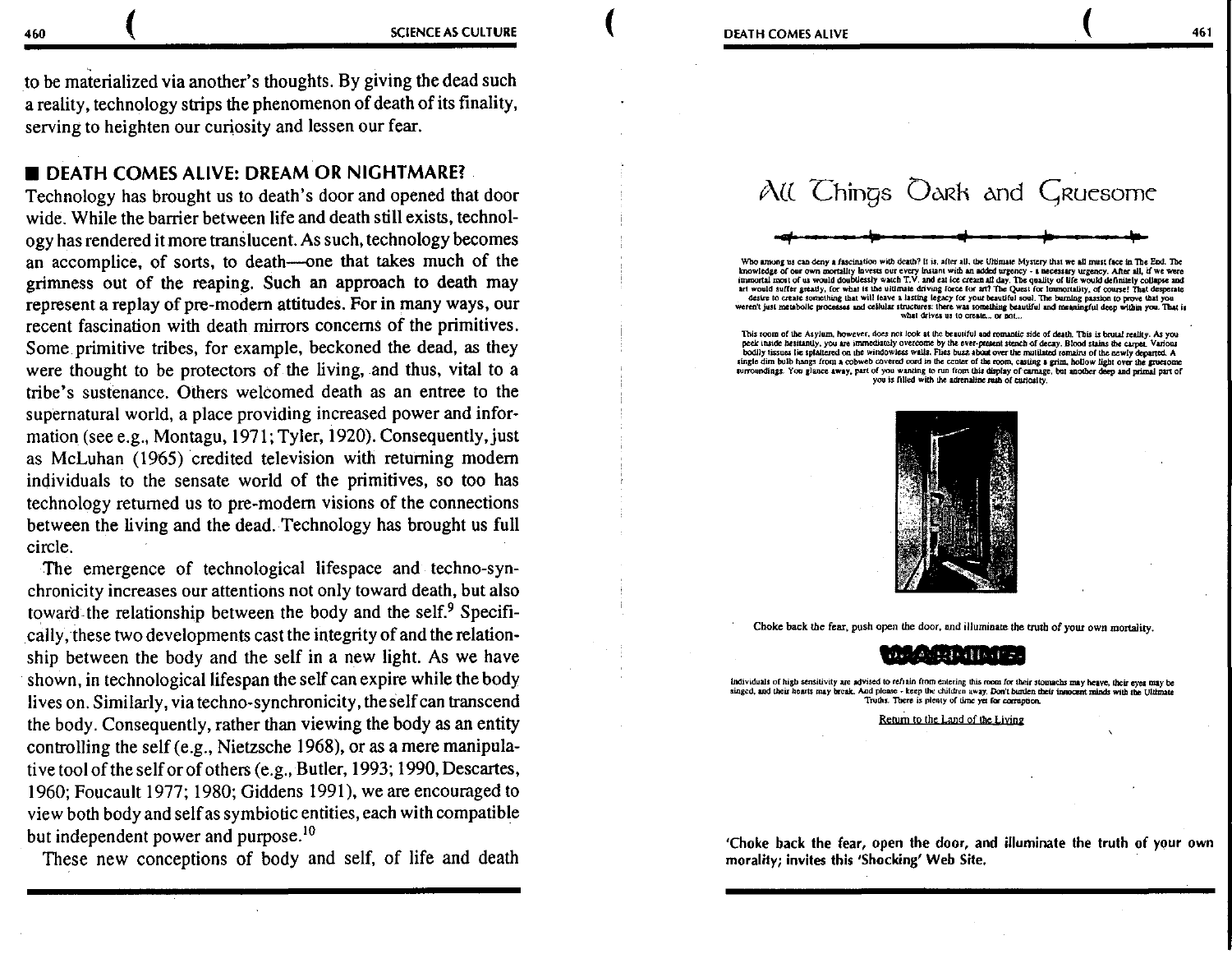represent drastic changes to an established cultural stance. By transporting our memories and fantasies to the living and breathing world, technology provides a temporary connection to people and places that previously seemed out of our reach. In this way, technology recasts the once terrifying arena of death and the unknown with an added sense of reassurance and familiarity. Indeed, the new cultural norms of technological lifespace and the interactions made possible by techno-synchronicity make each step toward the unknown conform to identifiable routines.

Thus, by succumbing to these new spaces and new modes of interaction, we find a haven of sorts. Technology builds a more comfortable, predictable setting around the experience of death and loss: It offers a new site and mode of interaction, where it suddenly becomes possible again to sing songs with our fathers long gone, speak with idols never met, and visit a place where 'Lucy and Ricky' can still be together.

#### **UNOTES**

- I Of course, this list does not begin to tap 'slasher' films and the like, a genre heavily focused on violent death.
- 2 Indeed, the current focus on death within the bestselling book market prompted columnist R. E. Neu (1994) to offer a tongue-in-cheek guide entitled, "What To Read Until The Undertaker Comes."
- 3 . Seen on 'The Health Quarterly' produced in conjunction with *Frontline* and aired on WNET Tuesday, March 23, 1993.

4 Aired on WNET, show #4202.

- *5* · In many ways, the rituals of which we speak create a sense of what Giddens refers to as 'ontological security' for both the dying and their friends and relatives. See Giddens (1984, p. 123; 1991, p. 47).
- 6 These works follow a tradition established by Durkheim (1915), and further exemplified by scholars such as Bergesen (1979), Schwartz (1987), Swanson (1960), and Wagner-Pacifi & Schwartz (1991).
- 7 This position is supported by a large literature; see e.g., Beniger (1987); Cerulo (1997); Cerulo, Ruane, & Chayko (1992), Horton & Wohl (1956); McLuhan (1965); Merton (1946); Meyrowitz (1989, 1994); Schlesinger (1993); Steuer (1993).
- 8 Unlike language, complete with tenses, and hence, temporal location, the projection of video images always conveys the present tense. As such, video recreations, despite the level of manipulation, project a sense of present

reality. (For similar points, see e.g., Berger & Luckmann 1966, pp 19-67; Giddens 1991, pp. 23-27; Levi-Strauss, 1968; McLuhan 1965.)

- 9 Indeed, the recent resurgence of scholarly research on the body coincides with the heightened popular focus on death.
- 10 Traditional models of communication provide a helpful metaphor in understanding these new body/self roles, e.g., understanding the self as a 'transmitter', and the body as a 'channel'. Such an approach encompasses the new life states explored in this paper. For like other mechanired channels, bodies can remain activated, even in lieu of transmissions from the sender, provided they are linked to an external energy source. The body on life support approximates the working television when it is not turned on; while it does not convey a message, it stands in ready to do so. Similarly, the body 'breaks down', yet the self continues to thrive-e.g., organ transplants. Under such conditions, the self retains its integrity by transmitting via a new channel. Yet, the manifestation of the self, while sustained, is necessarily different (Cerulo, 1994).

#### **BIBLIOGRAPHY**

- Bauman, Z. (1992). *Mortality, Immortality, and Other Ufe Strategies.* Cambridge: Polity Press .
- Begley, S., Duignan-Cabrera, A., Rama, J. C., Foote, D., & Friday, C. (1993). 'Here come the DNAsaurs.' *Newsweek* (June 14): 56-61.
- Beniger, J. R. ( 1987). 'Personalization of mass media and the growth of pseudo community', *Communication Research,* l4(3):352-37I.
- Benoliel, J. Q. (1977). 'Nurses and the h'uman experience of dying', in H. Feifel, ed. *New Meanings of Death.* New York: McGraw Hill.
- (1988). 'Institutional dying: A convergence of cultural values, technology, and social organization', in H. Wass, F. M. Berardo, & R. A. Neimeyer, eds. *Dying: Facing the Facts.* New York: Hemisphere Publishing Co.
- Berger, P. (1990). *The Sacred Canopy: Elements of a Sociological Theory of Religion.* New York: Anchor.
- Berger, P. & Luckman, T. (I966). *The Social Construction of Reality.* New York: Anchor Books.
- Bergesen, A. (1979). 'Spirituals, blues, jazz, and folk music', in R. Wuthnow, ed. *The Religious Dimension.* New York: Academia Press.,

Black, P. M. (1977). 'Three definitions of death', *The Monist,* 60(I ):I36-146. *Black's Law Dictionary* (1968). 4th edit, revised. St. Paul: West Publishing Co. Boston, S. & Trezise, R. (I987). *Merely Mortal.' Coping With Dying, Death, and Bereavement.* London: Methuen.

- Butler, J. (1990). *Feminism and the Subversion of Identity*. New York: Routledge.<br>
----------- (1993). *Bodies That Matter*. New York: Routledge. ledge.
-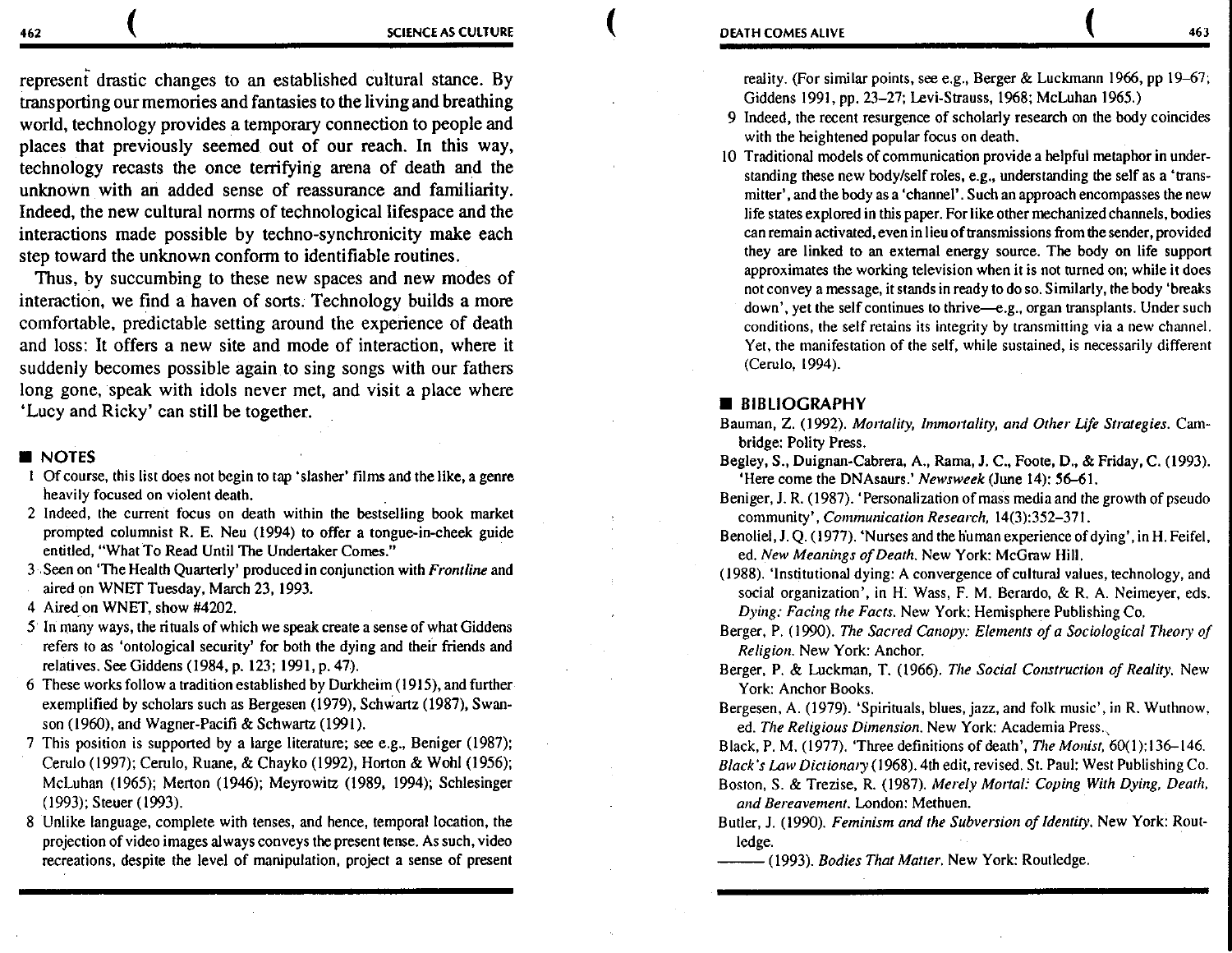Callahan, b. (1993). 'Our fear of dying', *Newsweek* (October 4): 67.

- Cerulo, K (1989). 'Sociopolitical control and the structure of national symbols',<br>
Social Forces, 68(1):76-99.<br>
(1992). 'Symbols and the world-system: National anthems and flags.<br>
Sociological Forum 8(2):243.272 *Social Forces,* 68(1):7&-99.
- *SOt;iological Forum,* 8(2):243-272. (1992). 'Symbols and the world-system: National anthems and flags.<br>Sociological Forum, 8(2):243-272.<br>(1994). 'Out of "site," out of mind: The body as channel to place and<br>self ' Unpublished manuscript
- self.' Unpublished manuscript. --(1995). *Identity Designs: The Sights and Sound of a Nation.* Rose
- Monograph Series. New Brunswick, NJ: Rutgers University Press. --(1995). *Identity Designs: The Sights and Sound of a Nation*. Rose onograph Series. New Brunswick, NJ: Rutgers University Press.<br>-- (1997) 'Reframing sociological concepts for a brave new (virtual?)
- world', *Sociological lnquity.* 67(1):48-58.
- Cerulo, K. A., Ruane, J. M., & Chayko, M. ( 1992). 'Technological ties that bind: Media-generated primary groups', *Communication Research*, 19(1):109-129.
- Descartes, R (1960). *The Meditations Concerning First Philosophy.* L. J. LaFleur trans. Indianapolis: Bobbs-Merrill.
- Durkheim, E. (1915). *The Elementary Forms of Religious Life*, J. W. Swain, trans. New York: Free Press
- 
- Elias, N. (1985). *The Loneliness of the Dying*. Oxford: Basil Blackwell.<br>Foucault, M. (1977). *Discipline and Punish*. Harmondsworth: Penguin.<br>(1980). *The History of Sexuality*, vol. 1. New York: Penguin.<br>Gervaise, K. G. Foucault, M. (1977). *Discipline and Punish.* Harrnondsworth: Penguin
- Gervaise, K. G. (1986). *Redefining Death*. New Haven: Yale University Press. Giddens, A. (1984). *The Constitution of Society.* Cambridge: Polity Press.
- --(1991). *Modetnity and Self Identity.* Stanford: Stanford Univ. Press. Gorovitz, S. (1991). *Drawing the Une.* Philadelphia: Temple University Press.
- Haring, B. (1973). *Medical Ethics.* Notre Dame, IN.: Fides Press.
- Harvard Medical School (1968). A definition of irreversible coma: Report of the ad hoc committee of the Harvard medical school to examine the definition of brain death', *Journal of the American Medical Association,* 205:337-340.
- Hillman, H (1972). 'Dying and Death', *Resuscitation,* I :85-90.
- Hoffman, MS. (ed.) (1993). *The World Almanac and Book of Facts.* New York: Pharos.
- Horton, D. & Wahl, R. R. (1956). 'Mass communication and para-social interaction: Observations on intimacy at a distance', *Psychiatry,* 19:215-229.
- Kalish, R. A. (1977). 'Dying and preparing for death: A view of families.', in H. Feifel, ed. *New Meanings of Death.* New York: McGraw Hill.
- Kastenbaum, R. & Aisenberg, R. ( 1972). *The Psychology of Death.* New York: Springer Verlag.
- Kayser-Janes, J. S. (1981). *Old, Alone, and Neglected.* Berkeley: University of California Press.

Kübler-Ross, E. (1969). *On Death and Dying*. New York: Macmillan. Levi-Strauss, C. (1968). *Structural Anthropology.* London: Allen Lane.

- Merton, R. K. ( 1946). *Mass Persuasion: The Social Psychology of the War Bond Drive.* New York: Harper.
- Meyrowitz, J. (1989). 'The generalized elsewhere', *Critical Studies In Mass Communication,* 6(3):32&-334.
	- $-$  (1994). 'The life and death of media friends: New genres of intimacy and mourning', in R. Cathcart S. Drucker, eds. American Heroes in a Media *Age.* London: Hampton Press.
- Moller, D. W. (1995). *On Death Without Dignity: The Human Impact of Technological Dying.* Amityville, NY: Baywood Publishing.
- Montagu, A. (1971 *).Immortality, Religion, and Morals.* New York: Hawthorne. McLuhan, M. (1965). *Understanding Media: The Extensions of Man.* New York: McGraw Hill.
- *Motion Picture Guide* (1990-1994). New York: Baseline.
- *New York Times Index* (1990-1993) vols. 78-81. New York: New York Times. Neu, R. E. (1994). 'What to read until the undertaker comes', *New York Times*  (July 17):E 20-21.
- Nietzsche, F. (1968). *The Will To Power.* New York: Vintage.
- Schutz, A. (1951). 'Making music together: A study in social relationship', *Social Research,* 18: 7&-97.
- Schwartz, B. ( 1987). *George Washington: The Making of An American Symbol.*  Ithaca. NY: Cornell Univ. Press.
- Schlesinger, P. (1993). 'Wishful thinking: Culture, politics, media, and collective identities in Europe, *Journal of Communication*, 43(2):6-17.
- Shilling, C. (1993). *The Body and Social The01y.* London: Sage.
- Steuer, J. (1993). 'Telecommunities and social responses to communication technologies'. Paper Presented at the Annual Meetings of the International Communication Association, Washington, DC.
- Swanson, G. (1960). *The Bit1h of the Gods.* Ann Arbor, MI: University of Michigan Press.
- Swanson, T. R. & Swanson, M. J. (1977). 'Acute uncertainty: The intensive care unit', in E. M. Pattison, ed. *The Experience of Dying.* Englewood Cliffs, NJ: Prentice-Hall.
- *T. V. News Index* and Abstracts. ( 1990-1993). Nashville: Vanderbilt Television News Archives.
- Tyler, E. B. (1920 [1871]). *Primitive Culture,* 6th edit. New York: Putnam and Sons. The contract of the contract of the contract of the contract of the contract of the contract of the contract of the contract of the contract of the contract of the contract of the contract of the contract of the cont
- *The Universal Almanac* (1993). Kansas City: Andrews and McMeel.
- Veatch, R. M. (1975). 'The whole-brain concept of death: An outmoded philosophical formulation', *Journal of Thanatology,* 3: 13-30.
- $-(1988)$ . 'The definition of death: Problems for public policy'. H. Wass, F. M. Berardo, & R. A. Neimeyer, eds. *Dying: Facing the Facts.* New York: Hemisphere Publishing Co.